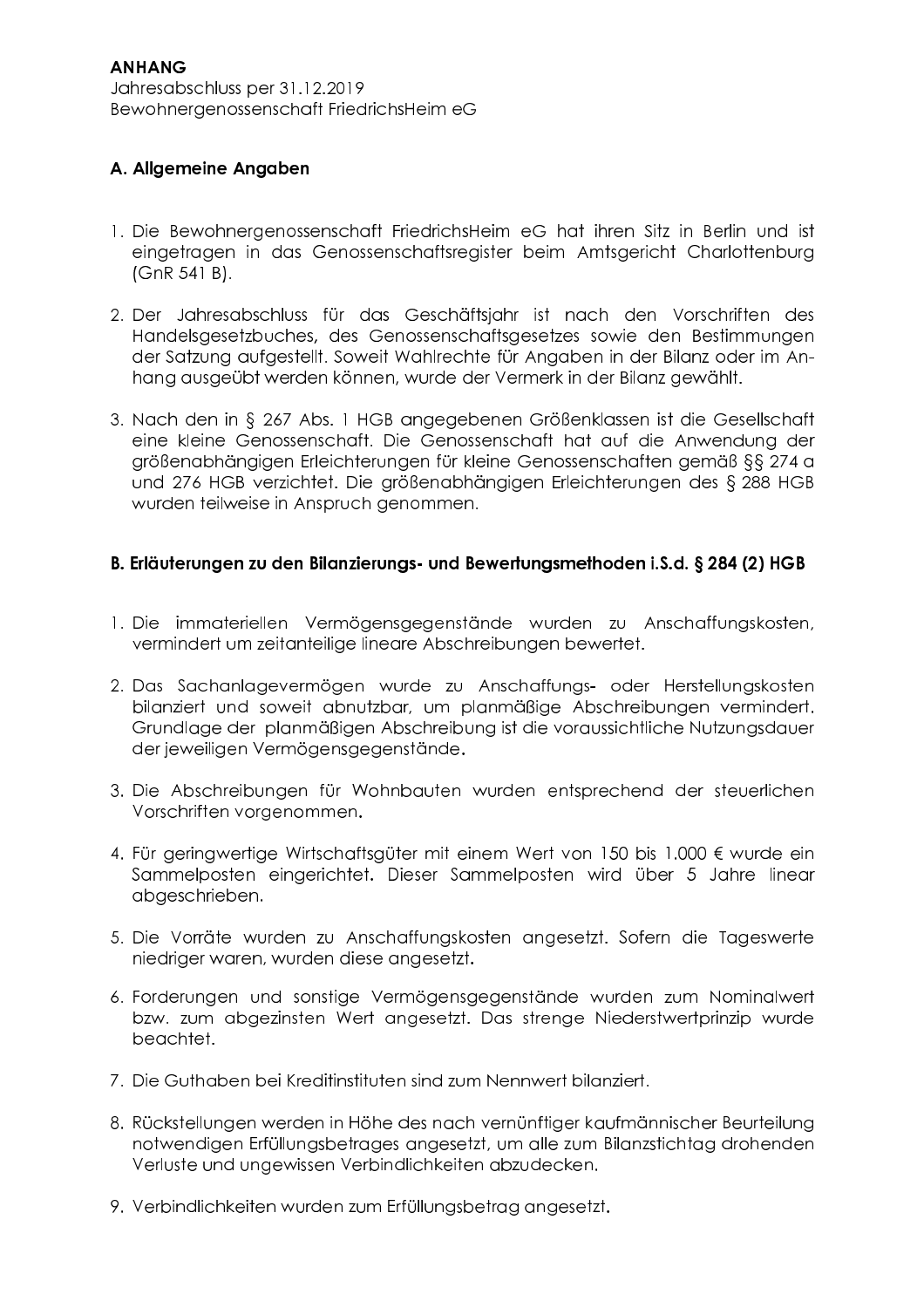### C. Erläuterungen zur Bilanz und Gewinn- und Verlustrechnung

#### **I** Bilanz

- 1. Die Aufgliederung und Entwicklung der Anlageposten ist in der Übersicht "Entwicklung des Anlagevermögens" gesondert dargestellt; ebenso die Abschreibungen des Geschäftsjahres.
- 2. Unter den unfertigen Leistungen werden die Betriebs- und Heizkosten ausgewiesen, die am Bilanzstichtag noch nicht abgerechnet waren. Zu erwartende Leerstandsverluste aus nicht umlegbaren BK/HK wurden in Form eines angemessenen Abschlages berücksichtigt.
- 3. Bei den sonstigen Vermögensgegenständen handelt es sich im Wesentlichen um Steuerforderungen gegenüber dem Finanzamt. Bei den Forderungen des Umlaufvermögens wird eine Restlaufzeit unter einem Jahr erwartet.
- 4. Der Sonderposten für Investitionszuschüsse zum Anlagevermögen umfasst die erhaltenen Baukostenzuschüsse der Investitionsbank Berlin für die Sanierung der Objekte Proskauer Straße 18, Rudolfstraße 13, Seumestraße 30, Koppenstraße 26 und Pintschstr. 21-23/Straßmannstr. 15. Im Geschäftsjahr sind 58 T€ ertragswirksam ausgebucht worden.
- 5. Die Rückstellungen betreffen vor allem den Personalbereich, unterlassene Bauinstandhaltungen, Aufwendungen zur Aufstellung und Prüfung des **Jahresabschlusses** sowie Rückstellunaen für die Aufbewahruna von Geschäftsunterlagen.
- 6. Die Verbindlichkeiten aus Lieferungen und Leistungen beinhalten im wesentlichen Sicherheitseinbehalte aus Bau- und Instandsetzungsmaßnahmen. Die Verbindlichkeiten haben eine Restlaufzeit bis zu einem Jahr. Die Aufgliederung und die Restlaufzeiten sind aus dem Verbindlichkeitenspiegel ersichtlich.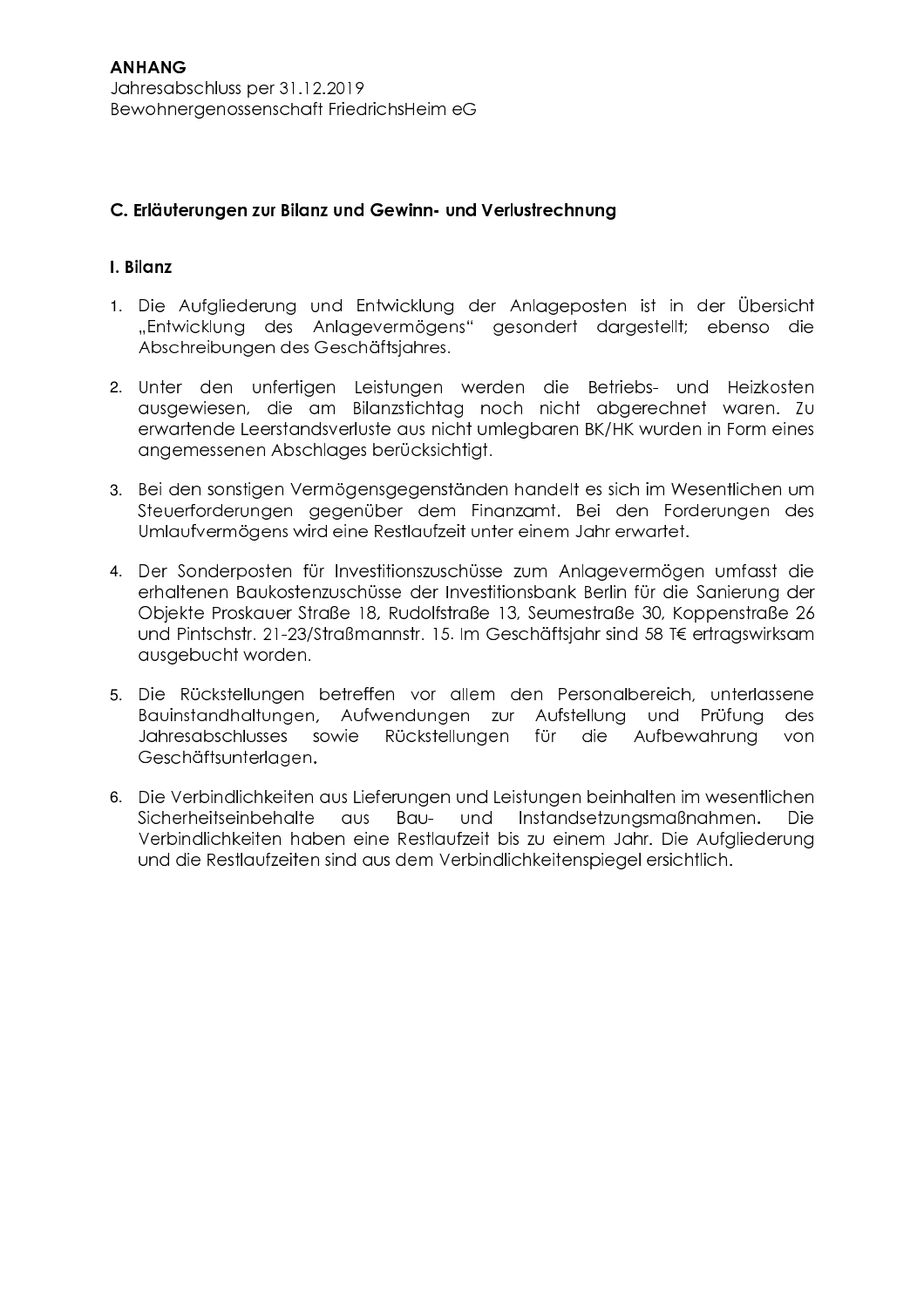### II. Gewinn- und Verlustrechnung

- sonstigen betrieblichen Erträge enthalten insbesondere  $1.$ Die die Aufwendungszuschüsse der IBB zur Finanzierung der Bewirtschaftungskosten, die Auflösung des Sonderpostens für Investitionszuschüsse sowie Erträge aus der Auflösung von Rückstellungen.
- Voriahr wurden  $2.$  $Im$ Vergleich zum die Aufwendungen für die Hausbewirtschaftung insbesondere durch niedrigere Instandhaltungskosten beeinflusst.

### D. Sonstige Angaben

- 1. Es haben im Geschäftsjahr keine Haftungsverhältnisse bestanden.
- 2. Es bestehen finanzielle Verpflichtungen aus Mietverträgen bis zu einem Jahr über 34 T€ sowie von einem bis zu fünf Jahren über 35 T€.
- 3. Die Genossenschaft besitzt keine Kapitalanteile an anderen Unternehmen.
- 4. Die Genossenschaft beschäftigt im Bereich der Baudurchführung und Hausverwaltung zum Jahresende 1 Haushandwerker/-meister, 1 technischen und 3 kaufmännische Angestellte (davon 3 auf Teilzeitbasis) sowie 6 Aushilfskräfte auf Teilzeitbasis (Hausbesorger und -reinigung).

| 5. | Mitgliederbewegung |
|----|--------------------|
|    |                    |

| Mitgliederbestand am 31.12.2018                                                                            | 683          |  |  |  |  |  |
|------------------------------------------------------------------------------------------------------------|--------------|--|--|--|--|--|
| Zugänge 2019 durch Neuaufnahmen und Übertragungen                                                          | 32           |  |  |  |  |  |
| Abgänge 2019 durch Kündigung, Tod, Ausschluss und Übertragung                                              | 16           |  |  |  |  |  |
| Mitgliederbestand am 31.12.2019                                                                            | 699          |  |  |  |  |  |
| Die Geschäftsguthaben der verbleibenden Mitglieder<br>21.985,32 €<br>haben sich im Geschäftsjahr erhöht um |              |  |  |  |  |  |
| Eine<br>Geschäftsguthaben<br>hinausgehende<br>Haftung<br>das<br>über                                       | oder<br>eine |  |  |  |  |  |

Nachschusspflicht der Mitalieder ist durch die Satzung ausgeschlossen.

6. Name und Anschrift des zuständigen Prüfungsverbandes

Verband Berlin-Brandenburgischer Wohnungsunternehmen e.V. (BBU) Lentzeallee 107, 14195 Berlin